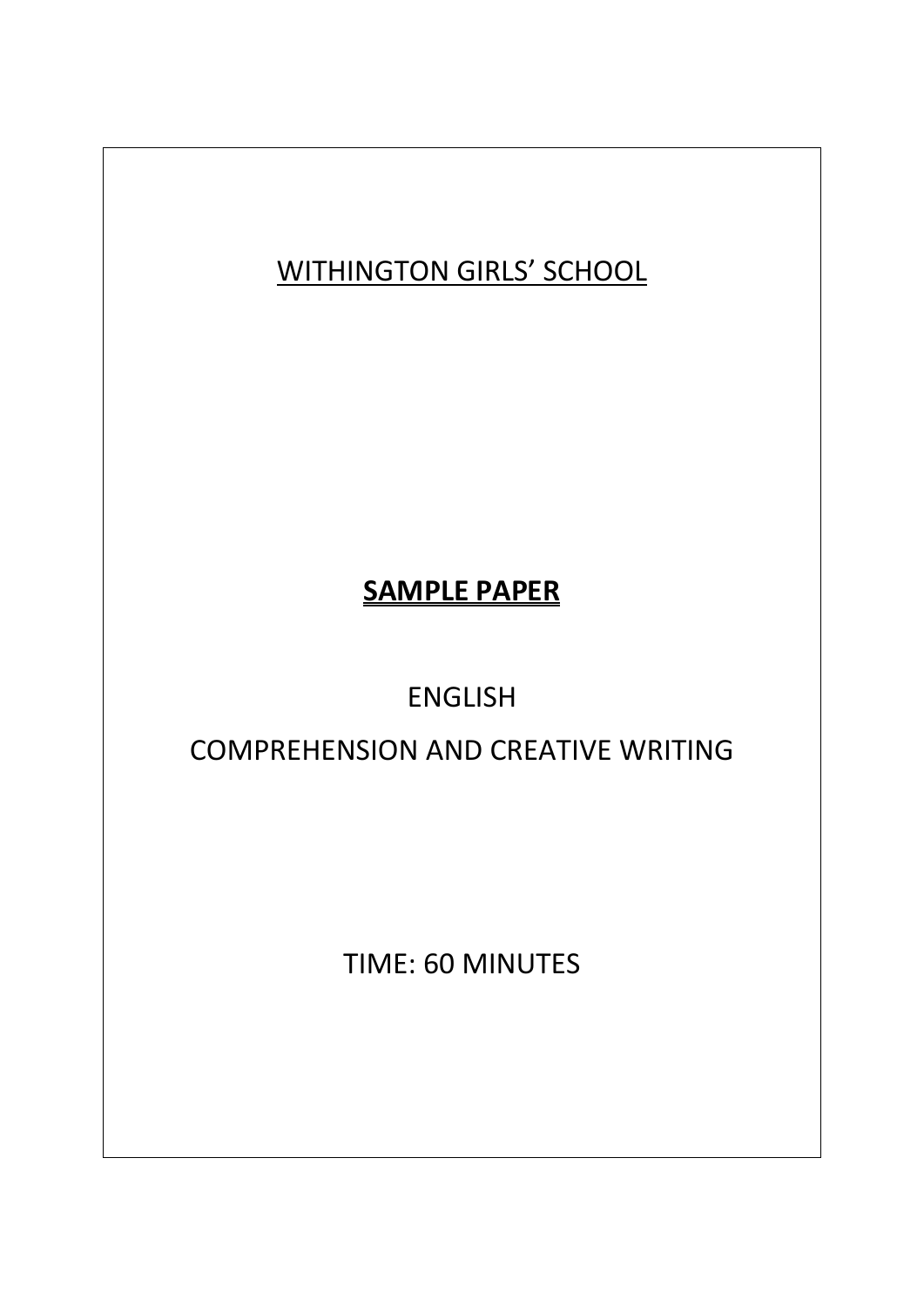#### **Comprehension**

**5**

**30**

### *The following is an extract from a ghost story. The speaker, whose name is Arthur, is lying in bed in a storm at night.*

During the night the wind rose. As I had lain reading I had become aware of the stronger gusts that blew every so often against the casements. But when I awoke abruptly in the early hours it had increased greatly in force. The house felt like a ship at sea, battered by the gale that came roaring across the open marsh. Windows were rattling everywhere and there was the sound of moaning down all the chimneys of the house and whistling through every nook and cranny.

- **10 15** At first I was alarmed. Then, as I lay still, gathering my wits, I reflected on how long Eel Marsh House had stood here, steady as a lighthouse, quite alone and exposed, bearing the brunt of winter after winter of gales and driving rain and sleet and spray. It was unlikely to blow away tonight. And then, those memories of childhood began to be stirred again and I dwelt nostalgically upon all those nights when I had lain in the warm and snug safety of my bed in the nursery at the top of our family house in Sussex, hearing the wind rage round like a lion, howling at the doors and beating upon the windows but powerless to reach me. I lay back and slipped into that pleasant, trancelike state somewhere between sleeping and waking, recalling the past and all its emotions and impressions vividly, until I felt I was a small boy again.
- **20** Then from somewhere, out of that howling darkness, a cry came to my ears, catapulting me back into the present and banishing all tranquillity.

I listened hard. Nothing. The tumult of the wind, like a banshee, and the banging and rattling of the window in its old, ill-fitting frame. Then yes, again, a cry, that familiar cry of desperation and anguish, a cry for help from a child somewhere out on the marsh.

**25** There was no child. I knew that. How could there be? Yet how could I lie here and ignore even the crying of some long-dead ghost?

"Rest in peace," I thought, but this poor one did not, could not.

After a few moments I got up. I would go down into the kitchen and make myself a drink, stir up the fire a little and sit beside it trying, trying to shut out that calling voice for which I could do nothing, and no one had been able to do anything for … how many years?

**35** As I went out onto the landing, Spider the dog following me at once, two things happened together. I had the impression of someone who had just that very second before gone past me on their way from the top of the stairs to one of the other rooms, and, as a tremendous blast of wind hit the house so that it all but seemed to rock at the impact, the lights went out. I had not bothered to pick up my torch from the bedside table and now I stood in the pitch blackness, unsure for a moment of my bearings.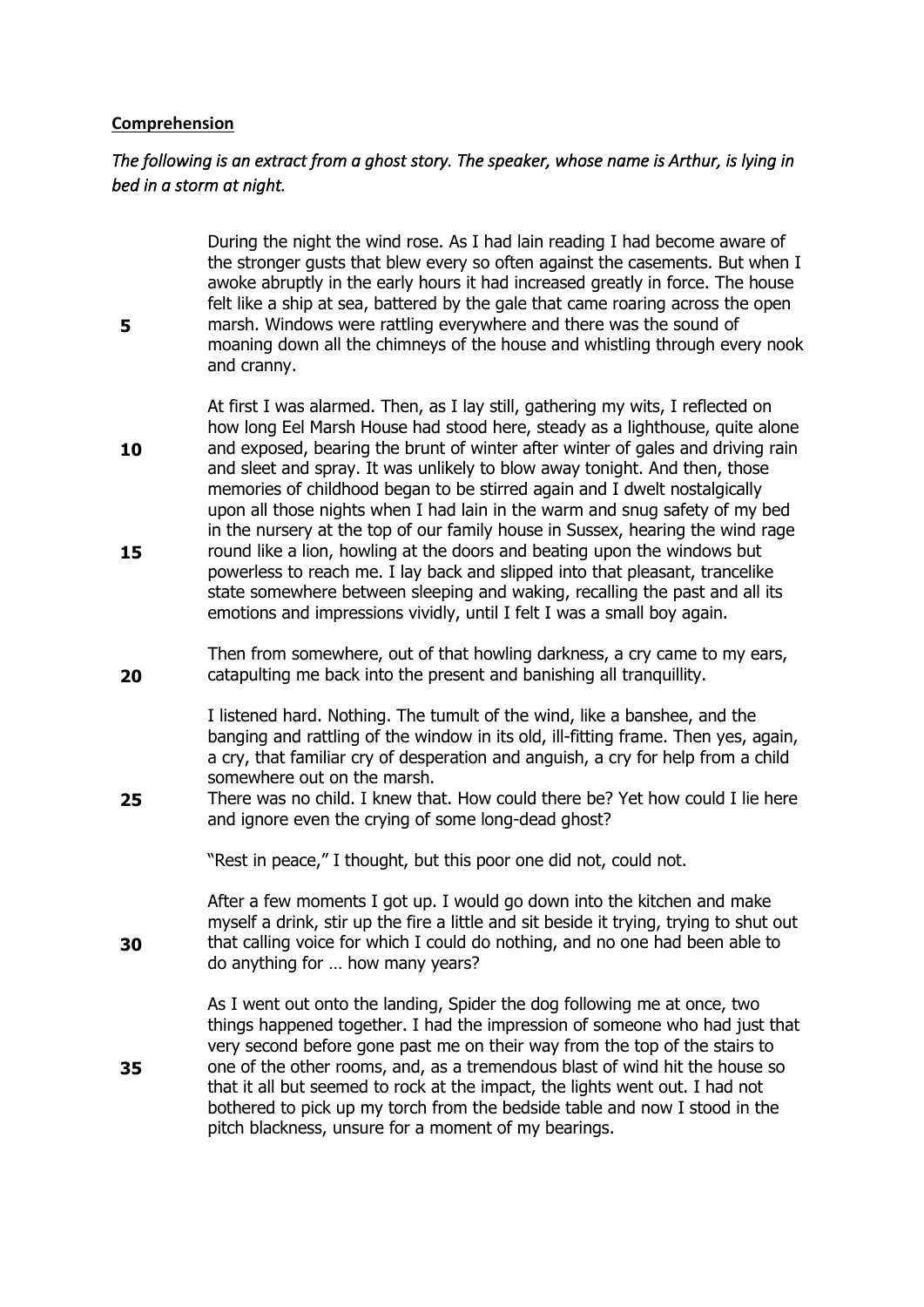Please circle the letter/s (a, b, c or d) of your chosen answer/s.

- 1. What happens to the wind during the night? **(1 mark)**
	- a. It gets stronger.
	- b. It stops.
	- c. There is no wind.
	- d. It stays the same.
- 2. What is Arthur's first reaction to the storm? **(1 mark)**
	- a. He is worried.
	- b. He feels confident.
	- c. He happy.
	- d. He is cross.
- 3. What is the effect of describing the house "like a ship at sea"? **(1 mark)**
	- a. It makes the house sound secure.
	- b. It makes the house sound vulnerable.
	- c. It makes the house sound big.
	- d. It makes the house sound scary.
- 4. Which words makes the wind sound threatening? Pick any that apply. **(1 mark)**
	- a. "abruptly"
	- b. "battered"
	- c. "roaring"
	- d. "moaning"
- 5. How many other houses are near to Eel Marsh House? **(1 mark)**
	- a. None
	- b. 1
	- c. It is impossible to say
	- d. 2

#### 6. What does "it was unlikely to blow away tonight" mean? **(1 mark) (Line 11)**

- a. The wind will be strong in the morning and damage the house
- b. The wind will stop tonight
- c. The weather will be bad in the morning
- d. The house is secure
- 7. What does the word "nostalgically" suggest about Arthur's feelings about his family home? **(1 mark) (Line 12)**
	- a. He hated it.
	- b. He never really thinks about it.
	- c. He feels sentimental about it.
	- d. He is scared by the memories.
- 8. What technique is used in the line "rage round like a lion"? Pick any that apply. **(1 mark)**
	- a. Simile
	- b. Metaphor
	- c. Alliteration
	- d. Imagery
- 9. Which words make the wind sound alive? Pick any that apply. **(1 mark) (Lines 15 and 16)** 
	- a. "howling"
	- b. "beating"
	- c. "me"
	- d. "round"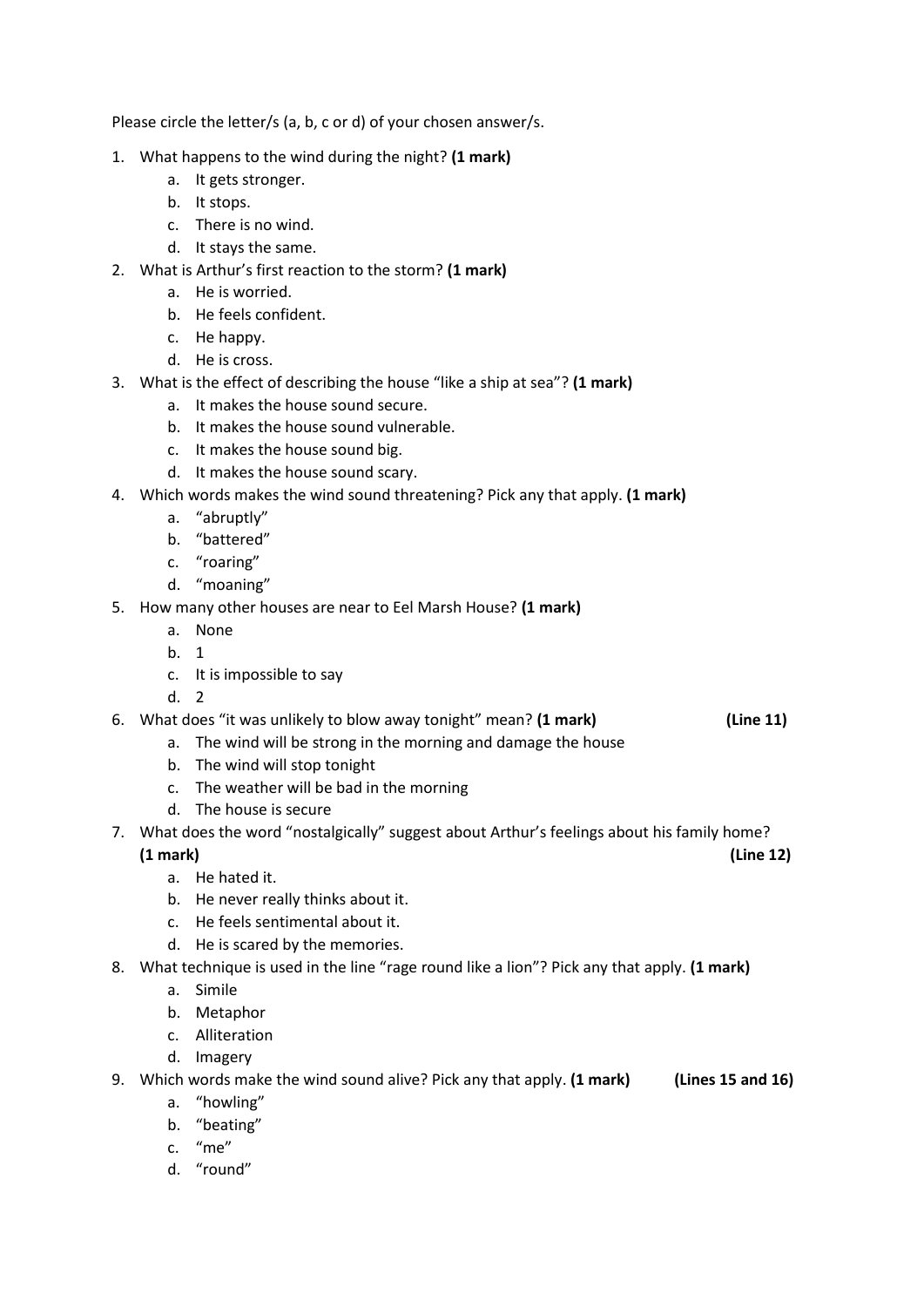|  |  |  |  | 10. What is the effect of the word "catapulting"? (1 mark) |  |  |
|--|--|--|--|------------------------------------------------------------|--|--|
|--|--|--|--|------------------------------------------------------------|--|--|

- a. It makes it sounds like it happened quickly.
- b. It shows Arthur was thrown out of bed.
- c. It makes it sound like Arthur is confused.
- d. It shows Arthur is in pain.
- 11. What does "tranquillity" mean? **(1 mark)**
	- a. Silence
	- b. Calm
	- c. Sleep
	- d. Emotion

### 12. What does the word "tumult" mean? **(1 mark) (Line 21)**

- a. Chaos
- b. Sound
- c. Darkness
- d. Horror

13. Which word shows that Arthur has heard this sound before? **(1 mark) (Line 23)**

- a. Familiar
- b. Help
- c. Desperation
- d. Anguish
- 14. What is the effect of the rhetorical questions? Pick any that apply. **(1 mark) (Lines 25 and 26)**
	- a. To create a picture in the reader's head
	- b. To show that Arthur is afraid
	- c. To suggest that Arthur is talking to somebody
	- d. To show that Arthur is confused
- 15. Which adjective best describes Arthur's feelings towards the cry? **(1 mark)**
	- a. Angry
	- b. Sympathetic
	- c. Scared
	- d. Unconcerned
- 16. Why does Arthur plan to go downstairs? Pick all that apply. **(1 mark)**
	- a. To get away from the wind
	- b. To make a drink
	- c. To make a fire
	- d. To calm himself down
- 17. Why does Arthur not plan to help the child? Pick any that apply. **(1 mark)**
	- a. The child isn't real
	- b. The child doesn't want help
	- c. There is no way to help the child
	- d. Other people are helping the child
- 18. What "two things happened together"? **(1 mark)**
	- a. Spider barked and the lights went out
	- b. Someone walked past Arthur and the lights went out
	- c. The wind rocked the house and Spider went past Arthur
	- d. The house rocked and the wind blew hard